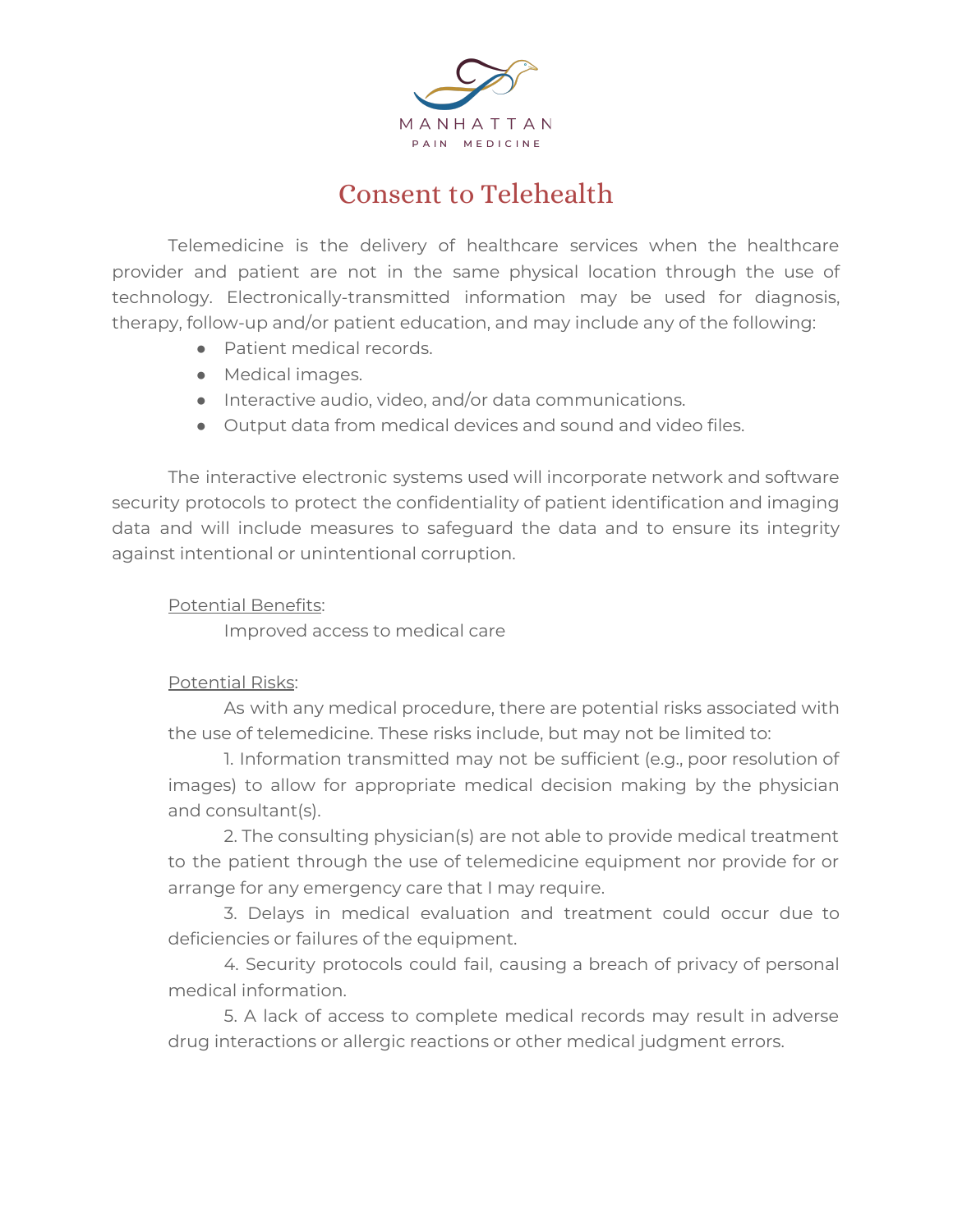

Cost:

We will make every attempt to bill insurance for telehealth services provided, but many carriers do not reimburse for telehealth visits. If your insurance does not cover this service, the fees are as follows:

- \$150 for simple follow up visits or less than 20 minutes
- \$250 for more complex visits or more than 20 minutes

By signing this form, I understand and agree to the following:

1. The laws that protect the privacy and confidentiality of medical information also apply to telemedicine. No information obtained during a telemedicine encounter which identifies me will be disclosed to researchers or other entities without my consent.

2. I have the right to withhold or withdraw my consent to the use of telemedicine during the course of my care at any time. I understand that my withdrawal of consent will not affect any future care or treatment, nor will it subject me to the risk of loss or withdrawal of any health benefits to which I am otherwise entitled.

3. I have the right to inspect all information obtained and recorded during the course of a telemedicine interaction, and may receive copies of this information for a reasonable fee.

4. A variety of alternative methods of medical care may be available to me, and I may choose one or more of these at any time. My physician has explained the alternative care methods to my satisfaction.

5. Telemedicine may involve electronic communication of my personal medical information to other medical practitioners who may be located in other areas, including out-of-state.

6. I may expect the anticipated benefits from the use of telemedicine in my care, but that no results can be guaranteed or assured. My condition may not be cured or improved, and in some cases, may get worse.

7. I will pay the above stated fees if not covered by my insurance, and consent to charging it to my credit card on file.

I have read and understand the information provided above regarding telemedicine, have discussed it with my physician or such assistants as may be designated, and all of my questions have been answered to my satisfaction. I hereby give my informed consent for the use of telemedicine in my medical care by providers at Manhattan Pain Medicine, PLLC to use telemedicine in the course of my diagnosis and treatment.